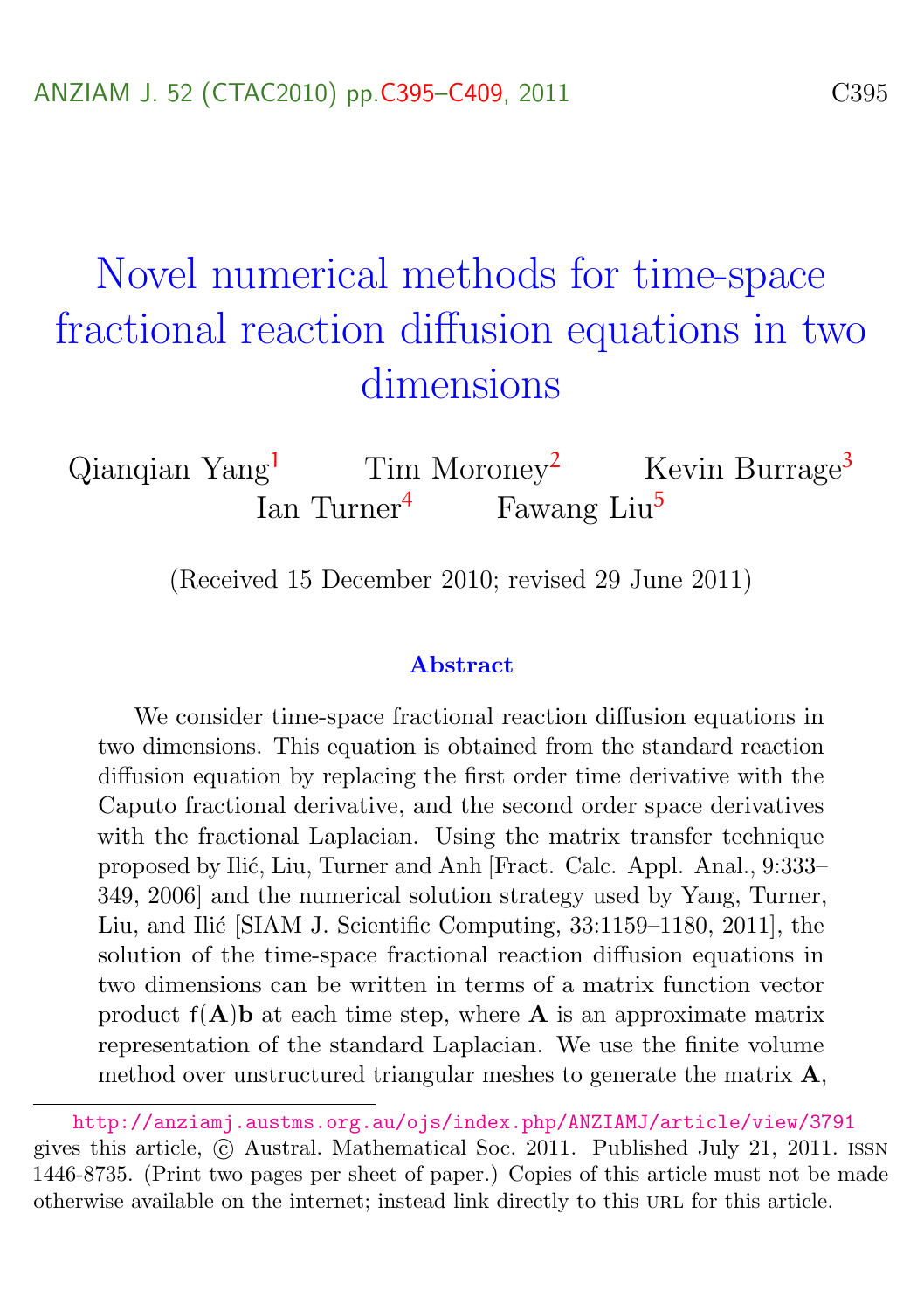which is therefore non-symmetric. However, the standard Lanczos method for approximating  $f(A)$ b requires that A is symmetric. We propose a simple and novel transformation in which the standard Lanczos method is still applicable to find  $f(A)b$ , despite the loss of symmetry. Numerical results are presented to verify the accuracy and efficiency of our newly proposed numerical solution strategy.

[1 Introduction](#page-1-0) C396

## **Contents**

|                |                     | 2 Numerical scheme                                           | <b>C398</b>      |  |  |
|----------------|---------------------|--------------------------------------------------------------|------------------|--|--|
|                | 2.1                 | Finite volume method for spatial discretisation              | C398             |  |  |
|                | 2.2                 | Matrix transfer technique for fractional Laplacian           | C400             |  |  |
|                | 2.3                 | Finite difference method for the time fractional derivative. | C <sub>401</sub> |  |  |
|                | 2.4                 | Numerical scheme for the TSFRDE-2D                           | C <sub>401</sub> |  |  |
|                |                     | 3 Matrix function approximation and solution strategy        | <b>C402</b>      |  |  |
|                | 4 Numerical results |                                                              | C <sub>404</sub> |  |  |
| 5 <sup>1</sup> |                     | <b>Conclusions</b><br>C406                                   |                  |  |  |
|                | <b>References</b>   |                                                              |                  |  |  |

## <span id="page-1-0"></span>1 Introduction

The theory of derivatives of fractional order has a long history. The concept is almost as old as its more familiar integer order counterpart. For three centuries the theory of fractional derivatives was considered a field for pure mathematicians. However, in the last few decades, fractional calculus gained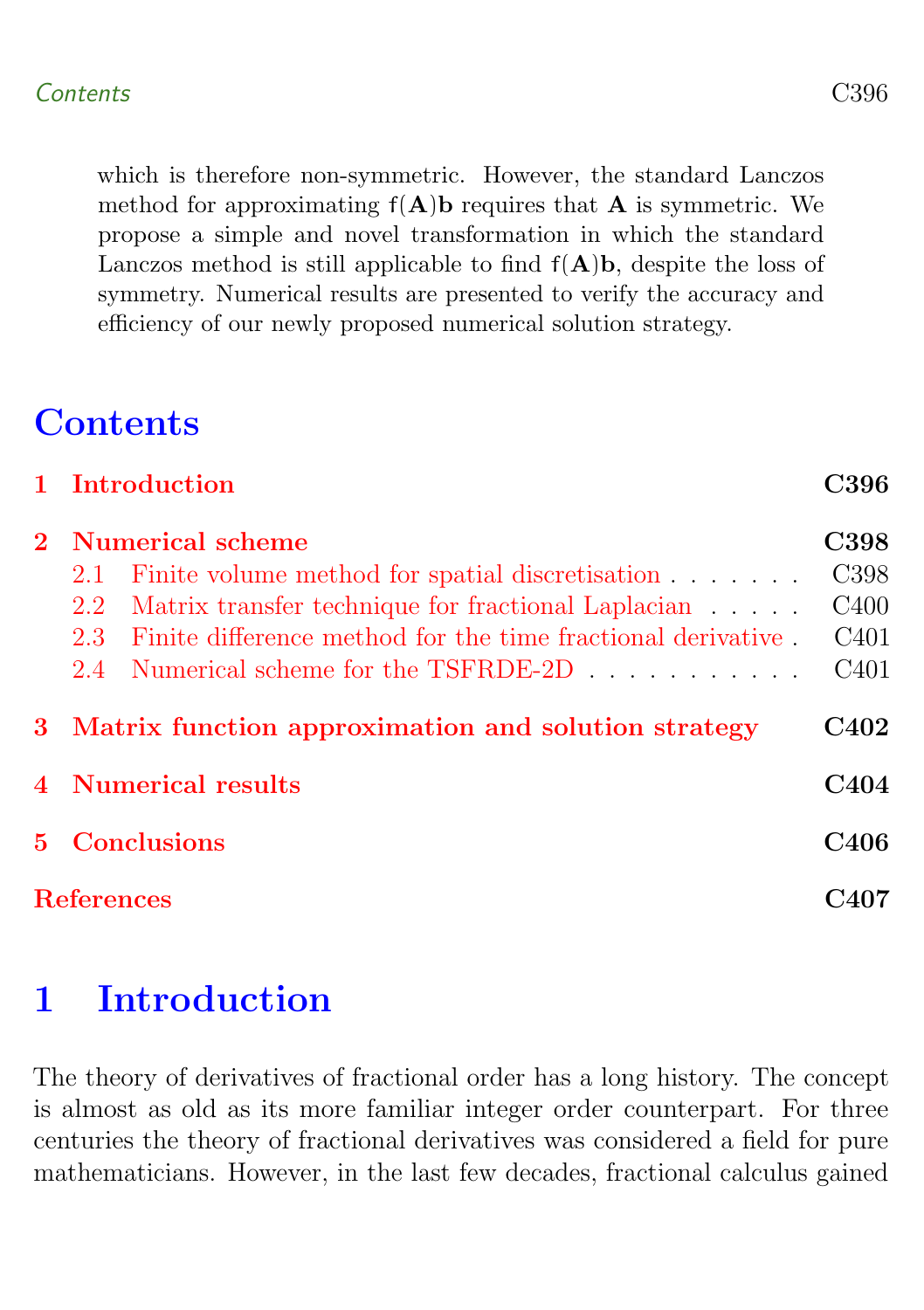### <span id="page-2-2"></span>1 Introduction C397

considerable popularity and importance among applied mathematicians, due to its demonstrated applications in fields such as electricity, chemistry, biology, economics, modelling, identification, control theory and signal processing [\[1,](#page-12-1) [4,](#page-12-2) [8\]](#page-13-0). It is important to investigate the solution behaviour of these fractional models and to explore their applications.

We consider the following two dimensional time-space fractional reaction diffusion equation (TSFRDE-2D) with homogeneous Dirichlet or Neumann boundary conditions

<span id="page-2-0"></span>
$$
{}_{t}D_{*}^{\gamma}u=-K_{\alpha}(-\nabla^{2})^{\alpha/2}u+g(u),\quad (x,y)\in\Omega\,,\quad t>0\,,\qquad \quad (1)
$$

where  $u(x, y, t)$  is (for example) a concentration and  $K_{\alpha}$  is the diffusion coefficient. The Caputo time fractional derivative of order  $\gamma$  ( $0 < \gamma \leq 1$ ) with starting point at time  $t = 0$  is defined [\[6\]](#page-12-3) as

$$
_{t}D_{\ast}^{\gamma}u(x,y,t)=\frac{1}{\Gamma(1-\gamma)}\int_{0}^{t}\frac{u_{t}(x,y,\eta)}{(t-\eta)^{\gamma}}d\eta\,,\quad 0<\gamma<1\,,\qquad \quad \ (2)
$$

with  $_t D_*^{\gamma} u = \partial u / \partial t$  for  $\gamma = 1$ . The space fractional derivative  $(-\nabla^2)^{\alpha/2}$  of order  $\alpha$  (1 <  $\alpha \le 2$ ) is a fractional Laplacian operator defined through its eigenfunction expansion on the finite domain  $\Omega$  [\[3,](#page-12-4) [12,](#page-13-1) [13\]](#page-13-2). The nonlinear reaction term  $g(u)$  is assumed to be Lipschitz continuous.

To solve the TSFRDE-2D, we first introduce a mesh and discretise in space to obtain an approximate matrix representation **A** of the Laplacian  $(-\nabla^2)$ . Using the matrix transfer technique proposed by Ilić et al.  $[3]$ , equation  $(1)$  is transformed into a system of time fractional differential equations involving the matrix **A** raised to the fractional index  $\alpha/2$ 

<span id="page-2-1"></span>
$$
{}_{t}D_{*}^{\gamma}u = -K_{\alpha}A^{\alpha/2}u + g(u).
$$
 (3)

We use a finite difference method in time to handle the Caputo fractional derivative, which necessitates the computation of a matrix function vector product  $f(A)$ **b** at each time step, where **b** is a suitably defined vector.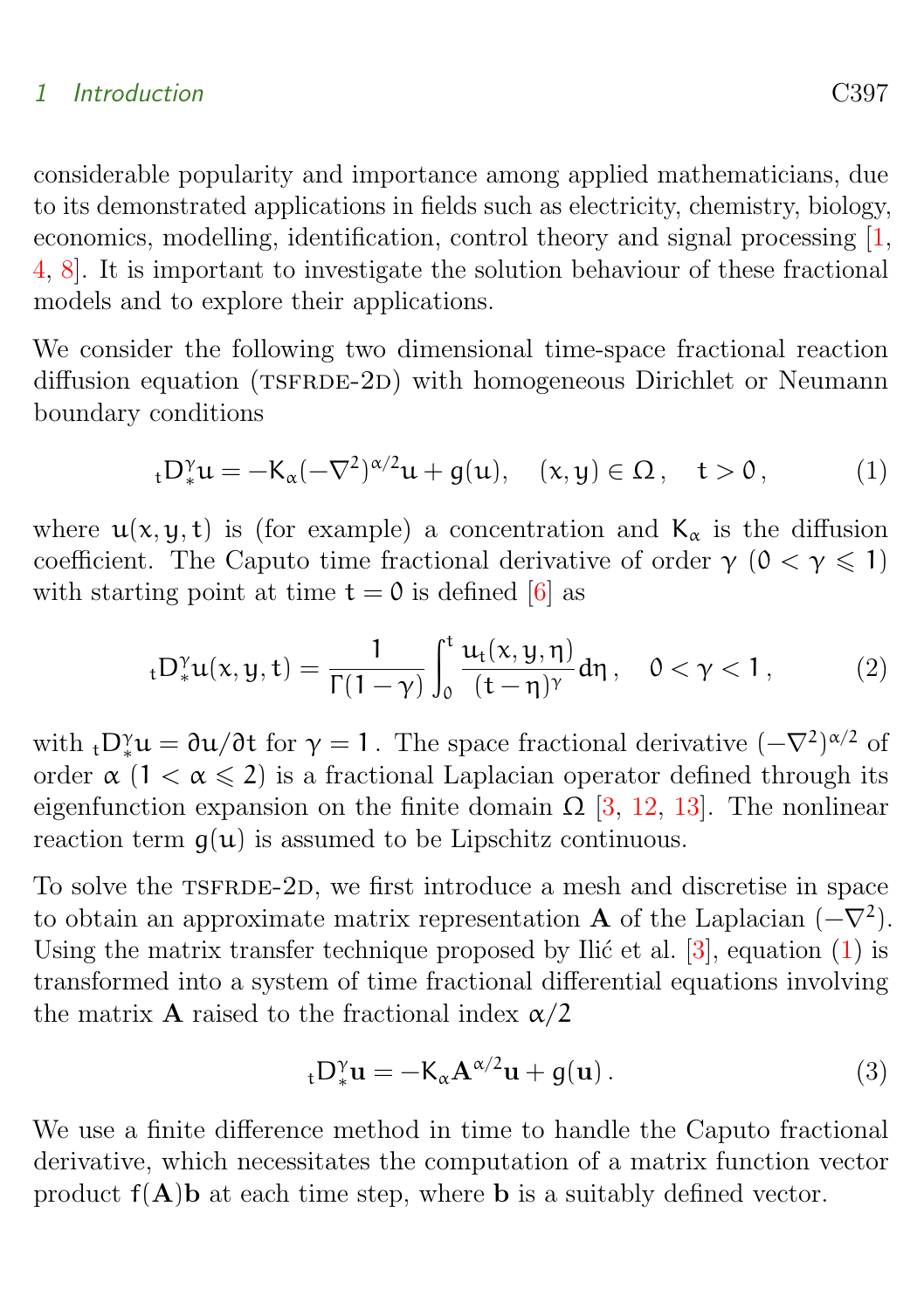<span id="page-3-2"></span>Previously Yang et al. [\[13\]](#page-13-2) successfully solved the two dimensional time-space fractional diffusion equation using Lanczos-based methods to approximate the action of the matrix function  $f(A)$ . When A is generated from the finite difference method, it is symmetric and hence the standard Lanczos method applies. When  $A$  is generated from the finite element method, it becomes non-symmetric due to the influence of the mass matrix. In this case, the M-Lanczos method [\[9\]](#page-13-3) has been applied.

Now, we consider generating the matrix A using the finite volume method. Although the matrix is again non-symmetric, we outline a novel way in which the standard Lanczos method still can be used to apply the required matrix functions. We illustrate our proposed numerical strategy on several test problems, including a fractional Fisher's equation on a disk.

### <span id="page-3-0"></span>2 Numerical scheme

We present the numerical scheme to simulate the solution behaviour of the tsfrde-2d. Section [2.1](#page-3-1) discusses the finite volume spatial discretisation for the non-fractional equation, and then Section [2.2](#page-5-0) shows how to extend this discretisation to the fractional case using the matrix transfer technique. Section [2.3](#page-6-0) discusses the discretisation of the Caputo time fractional derivative. Finally, Section [2.4](#page-6-1) shows how these discretisations are combined in the final numerical scheme.

### <span id="page-3-1"></span>2.1 Finite volume method for spatial discretisation

The vertex centred finite volume method, also known as the control volume finite element (CV-FE) method, begins with a standard finite element mesh which is a partition of the domain  $\Omega$ . We consider unstructured triangular meshes.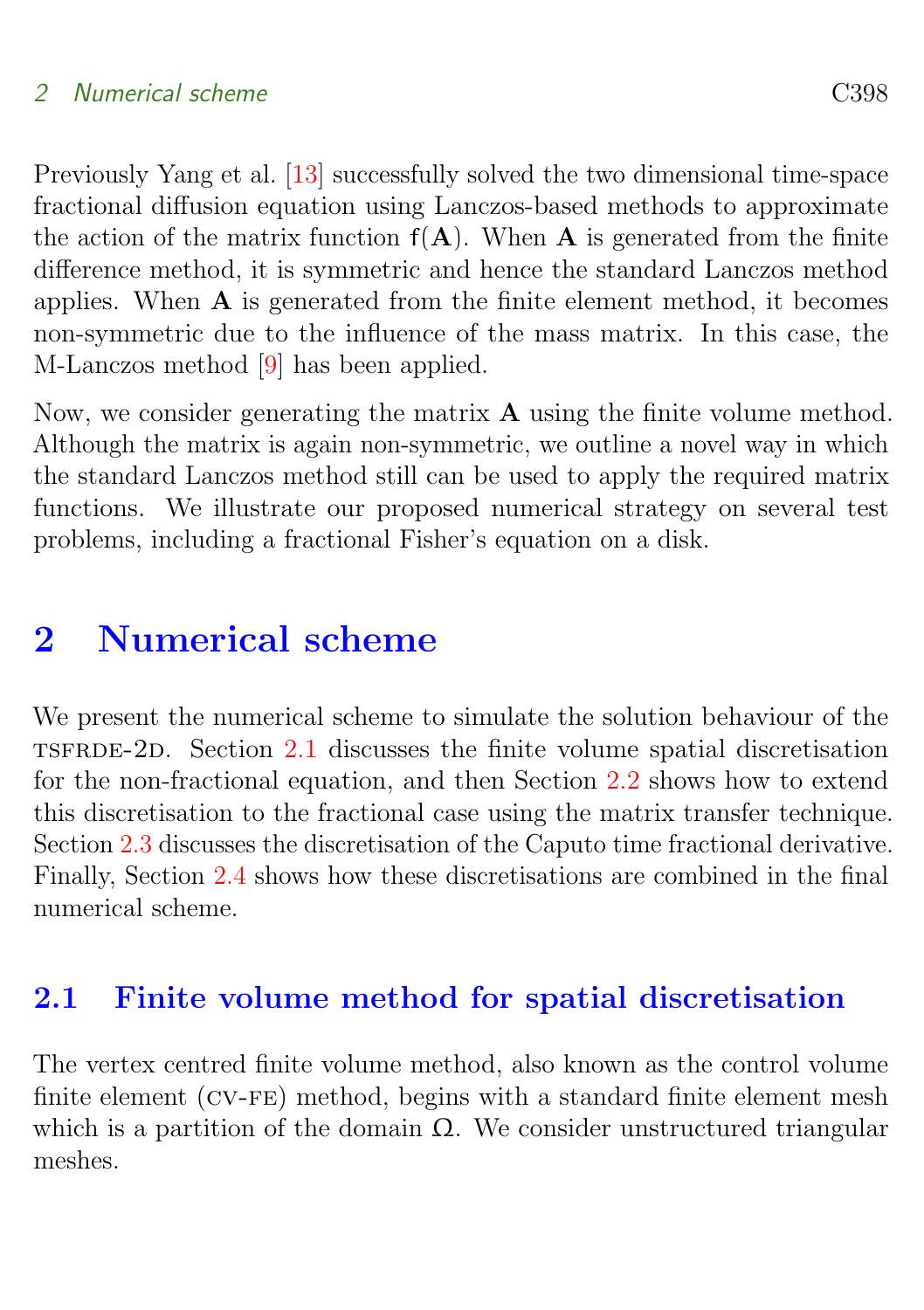<span id="page-4-4"></span>Let the number of nodes in the mesh be denoted N. Around each node, a control volume (cv) is constructed by connecting element centroids to face midpoints [\[2\]](#page-12-5). This generates a dual mesh of control volumes, and we denote by  $V_i$  the ith cv, which has volume<sup>[1](#page-4-0)</sup>  $\Delta V_i$ . These cvs form a partition of the domain  $\Omega$ , so that  $\Omega = \bigcup_{i=1}^{N} V_i$ .

The CV faces are denoted by  $A_j$ , for  $j = 1 \ldots N_{\text{CVF}}$ , where  $N_{\text{CVF}}$  is the number of  $\text{cv}$  faces in the mesh, and the area<sup>[2](#page-4-1)</sup> of  $\text{cv}$  face  $A_j$  is  $\Delta A_j$ . We let  $\mathcal{F}_i$  denote the set of indices of the CV faces that comprise the boundary  $\Gamma_i$  of  $V_i$ .

In deriving the finite volume discretisation of  $(1)$ , we first consider the simpler, non-fractional equation

<span id="page-4-2"></span>
$$
\frac{\partial \mathfrak{u}}{\partial t} = -K_{\alpha}(-\nabla^2 \mathfrak{u}) + g(\mathfrak{u}), \qquad (4)
$$

with homogeneous Dirichlet or Neumann boundary conditions. The method proceeds by integrating  $(4)$  over control volume  $V_i$ :

$$
\frac{d}{dt} \int_{V_i} u \ dV = -K_\alpha \int_{\Gamma_i} (-\nabla u \cdot \hat{n}) \ d\sigma + \int_{V_i} g(u) \ dV, \tag{5}
$$

where the order of differentiation and integration has been interchanged on the left, and the divergence theorem applied to the first term on the right. Denoting by  $u_i$  the (approximate) numerical solution at the ith node, substitute  $\int_{V_i} u dV = \Delta V_i u_i$  and  $\int_{V_i} g(u) dV = \Delta V_i g(u_i)$ . Furthermore, approximate the surface integral by the sum of midpoint rule approximations over each face, to obtain

<span id="page-4-3"></span>
$$
\Delta V_{i} \frac{du_{i}}{dt} = -K_{\alpha} \sum_{j \in \mathcal{F}_{i}} (-\nabla u \cdot \hat{\mathbf{n}})_{mp_{j}} \Delta A_{j} + \Delta V_{i} g(u_{i})
$$
(6)

where mp<sub>j</sub> is the midpoint of the j<sup>th</sup> CV face.

<span id="page-4-0"></span><sup>&</sup>lt;sup>1</sup>Area, for two dimensional problems.

<span id="page-4-1"></span><sup>2</sup>Length, for two dimensional problems.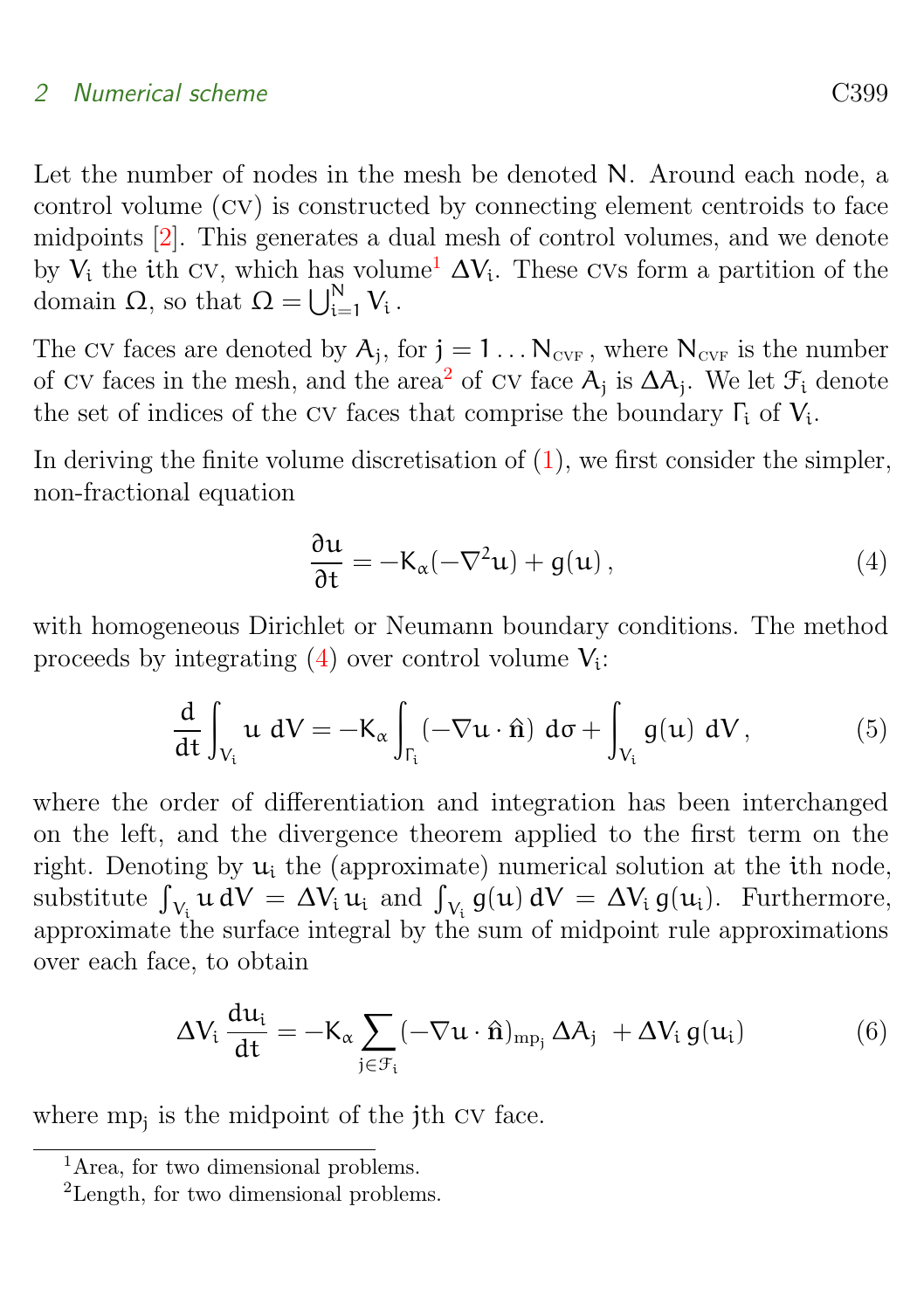<span id="page-5-4"></span>To approximate the flux at the cv face midpoint, interpolation is required. The cv-fe method uses the underlying finite element mesh as the mechanism for this interpolation. Within each element, the standard shape functions are used to construct an interpolant, and the gradient of this interpolant is evaluated at the cv face midpoint to find the necessary fluxes [\[2\]](#page-12-5).

In this way, the expression for the total flux through the CV boundary  $\Gamma_i$ depends on the nodal value  $u_i$ , as well as on the values  $u_j$  for any node j that shares an element with node i. Applying  $(6)$  for each CV in the mesh, a system of differential equations is obtained

<span id="page-5-1"></span>
$$
\mathbf{M}\frac{\mathrm{du}}{\mathrm{dt}} = -\mathbf{K}_{\alpha}\mathbf{K}\mathbf{u} + \mathbf{M}g(\mathbf{u})\tag{7}
$$

where  $\mathbf{u} = (\mathbf{u}_1, \mathbf{u}_2, \dots, \mathbf{u}_N)$  is the vector of nodal solution values. The matrix M is diagonal with its diagonal entries the volumes of each cv. The matrix  $\bf{K}$  is sparse and symmetric, and its elements represent the contributions from each node to the total flux across each cv boundary.

Writing equation [\(7\)](#page-5-1) as

$$
\frac{\mathrm{d}\mathbf{u}}{\mathrm{d}\mathbf{t}} = -\mathbf{K}_{\alpha}\mathbf{A}\mathbf{u} + g(\mathbf{u}),
$$

and comparing it with  $(4)$ , we identify

<span id="page-5-3"></span>
$$
\mathbf{A} = \mathbf{M}^{-1} \mathbf{K} \tag{8}
$$

as the approximate matrix representation of the Laplacian  $(-\nabla^2)$  under the CV-FE discretisation. Interestingly, although  $(-\nabla^2)$  is a self-adjoint operator, its cv-fe matrix representation A is non-symmetric.

### <span id="page-5-0"></span>2.2 Matrix transfer technique for fractional Laplacian

Under the matrix transfer technique proposed by Ilić et al.  $[3]$ , the fractional Laplacian is approximated by

<span id="page-5-2"></span>
$$
(-\nabla^2)^{\alpha/2} \mathbf{u} \approx \mathbf{A}^{\alpha/2} \mathbf{u} \,. \tag{9}
$$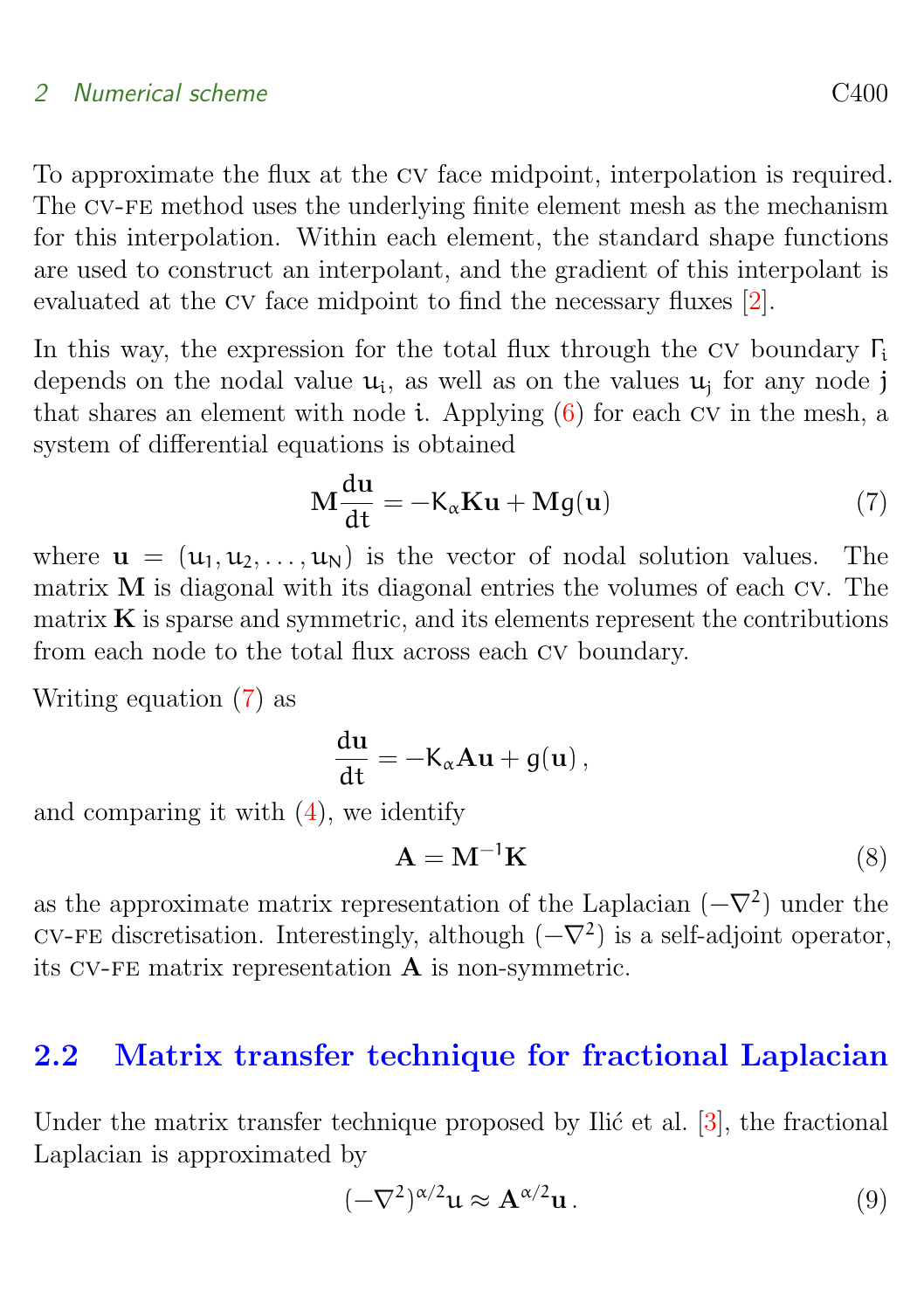<span id="page-6-4"></span>Hence, the  $TSTRDE-2D(1)$  $TSTRDE-2D(1)$  is transformed into a system of time fractional differential equations as described in [\(3\)](#page-2-1).

Although **A** is sparse,  $\mathbf{A}^{\alpha/2}$  will typically be dense. Fortunately, as discussed by Section [3,](#page-7-0) this matrix never needs to be formed, as only the action of a matrix function on a suitably chosen vector is required. We also emphasise that this representation assumes that homogeneous Dirichlet or Neumann conditions are imposed on the boundary. Extensions of this approach to non-homogeneous boundary conditions are discussed by Ilić et al.  $[3]$ , but are not considered here.

### <span id="page-6-0"></span>2.3 Finite difference method for the time fractional derivative

Define times  $t_n := n\tau$ ,  $n = 0, 1, 2, \ldots$ , where  $\tau$  is the time step. The Caputo time fractional derivative  ${}_{t}D_{*}^{\gamma}u$  is discretised using the implicit scheme [\[5\]](#page-12-6)

<span id="page-6-2"></span>
$$
{}_{t}D_{*}^{\gamma}\mathbf{u}(t_{n}) \approx \frac{1}{\mu_{0}}\sum_{j=0}^{n-1}b_{j}[\mathbf{u}(t_{n-j}) - \mathbf{u}(t_{n-j-1})], \qquad (10)
$$

where  $\mu_0 = \tau^{\gamma} \Gamma(2-\gamma)$  and  $b_j = (j+1)^{1-\gamma} - j^{1-\gamma}$ ,  $j = 0, 1, 2, ..., n-1$ .

### <span id="page-6-1"></span>2.4 Numerical scheme for the TSFRDE-2D

Incorporating the approximations of the fractional Laplacian [\(9\)](#page-5-2) and of the Caputo time fractional derivative [\(10\)](#page-6-2), and treating the source term explicitly  $[11]$ , we obtain the numerical approximation of the TSFRDE-2D  $(1)$ 

<span id="page-6-3"></span>
$$
\frac{1}{\mu_0} \sum_{j=0}^{n-1} b_j [\mathbf{u}^{n-j} - \mathbf{u}^{n-1-j}] = -K_\alpha \mathbf{A}^{\alpha/2} \mathbf{u}^n + g(\mathbf{u}^{n-1}), \qquad (11)
$$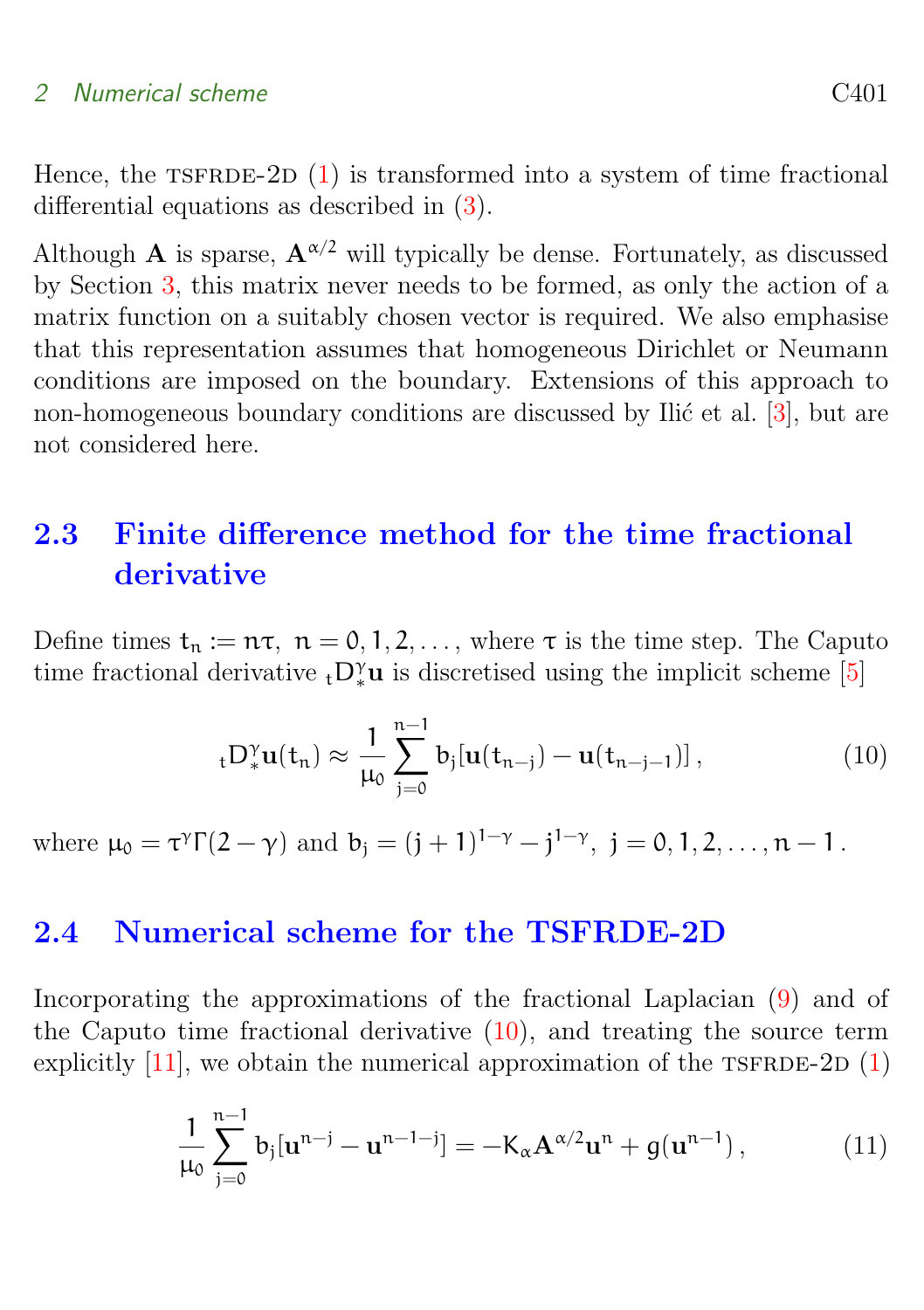### <span id="page-7-2"></span>3 Matrix function approximation and solution strategy C402

where  $\mathbf{u}^{\mathfrak{n}} \approx \mathbf{u}(\mathfrak{t}_{\mathfrak{n}})$ . After some further manipulations,  $(11)$  reads

$$
\mathbf{u}^{n} = \left[\mathbf{I} + \mu_{0} \mathbf{K}_{\alpha} \mathbf{A}^{\alpha/2}\right]^{-1} \left[\sum_{j=0}^{n-2} (\mathbf{b}_{j} - \mathbf{b}_{j+1}) \mathbf{u}^{n-1-j} + \mathbf{b}_{n-1} \mathbf{u}^{0} + g(\mathbf{u}^{n-1})\right].
$$
 (12)

Defining the scalar function  $f(\xi) = \left[1 + \mu_0 K_\alpha \xi^{\alpha/2}\right]^{-1}$ , we obtain the numerical scheme for approximating the  $TSFRDE-2D(1)$  $TSFRDE-2D(1)$  as

<span id="page-7-1"></span>
$$
\mathbf{u}^{n} = f(\mathbf{A})\mathbf{b}^{n}, \text{ with } \mathbf{b}^{n} = \sum_{j=0}^{n-2} (\mathbf{b}_{j} - \mathbf{b}_{j+1}) \mathbf{u}^{n-1-j} + \mathbf{b}_{n-1} \mathbf{u}^{0} + g(\mathbf{u}^{n-1}), \tag{13}
$$

where  $\mathbf{u}^0$  is the discrete representation of the initial value  $\mathbf{u}(\mathbf{x}, \mathbf{y}, \mathbf{0})$ .

**Remark** Equation [\(13\)](#page-7-1) is for the case  $0 < \gamma < 1$ . For the non-fractional case  $\gamma = 1$ , the temporal discretisation [\(10\)](#page-6-2) should be replaced with the standard backward Euler scheme. Alternatively, a value  $\gamma = 1 - \varepsilon$ , for some small  $\varepsilon$ , can be used in the numerical scheme [\(13\)](#page-7-1).

## <span id="page-7-0"></span>3 Matrix function approximation and solution strategy

We show how the matrix function vector product  $f(A)b^n$  can be approximated at each time step without forming the (dense) matrix function  $f(A)$ . The prevailing method for approximating the matrix function vector product f(A)b for a scalar, analytic function f : D  $\subset \mathbb{C} \to \mathbb{C}$  is the Lanczos approximation [\[7,](#page-13-5) [10\]](#page-13-6)

$$
f(\mathbf{A})\mathbf{b} \approx \|\mathbf{b}\|\mathbf{V}_{\mathfrak{m}}f(\mathbf{T}_{\mathfrak{m}})\mathbf{e}_1, \quad \mathbf{b} = \|\mathbf{b}\|\mathbf{V}_{\mathfrak{m}}\mathbf{e}_1, \tag{14}
$$

where

$$
AV_m = V_m T_m + \beta_m v_{m+1} e_m^T
$$
 (15)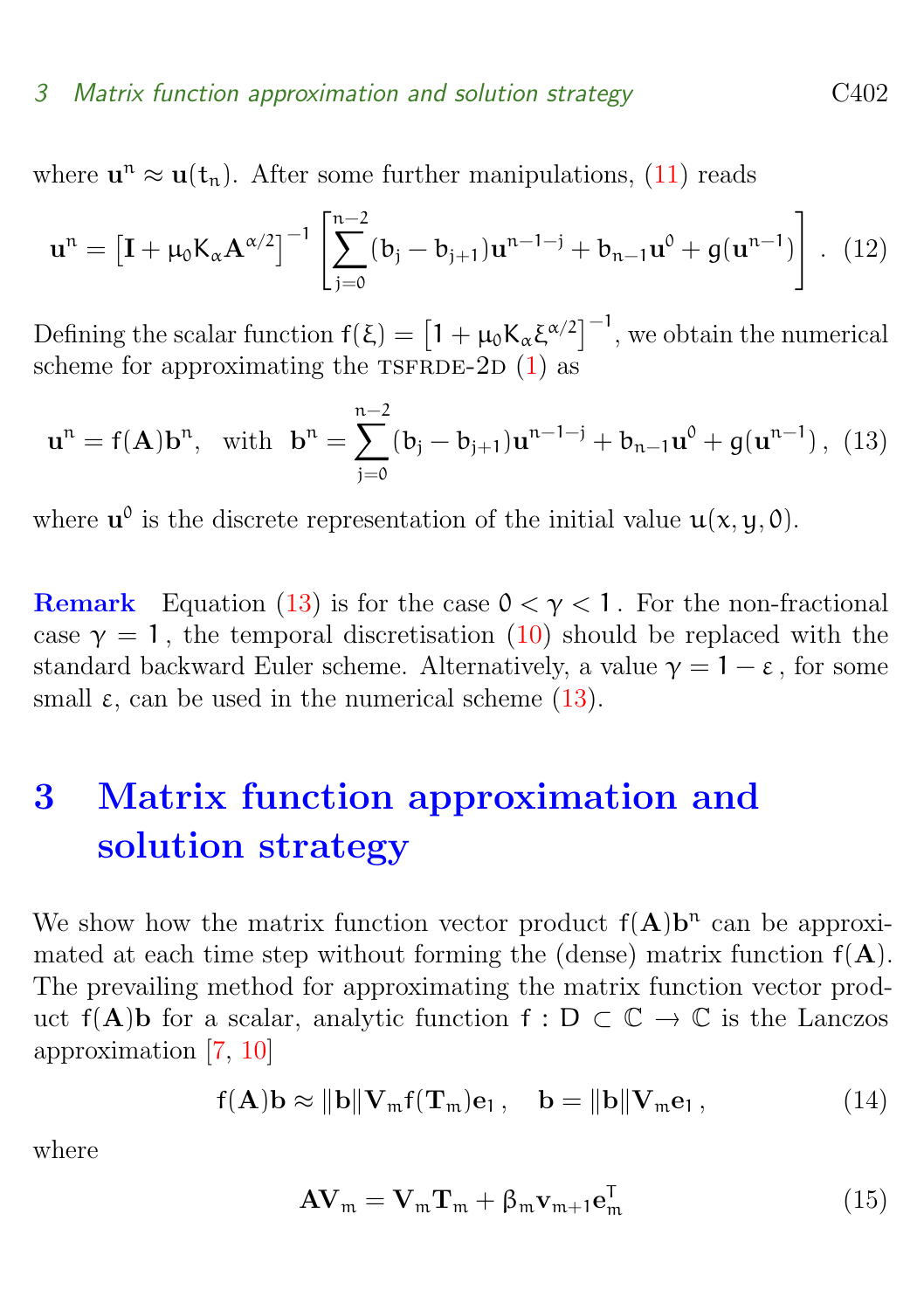is the Lanczos decomposition and the columns of  $V_m$  form an orthonormal basis for the Krylov subspace  $\mathcal{K}_{m}(A, b) = \text{span}\{b, Ab, \ldots, A^{m-1}b\}$ , with  $m \ll N$ .

If **A** is symmetric, then the matrix  $T_m \in \mathbb{R}^{m \times m}$  is symmetric and tridiagonal. Hence the required matrix function  $f(T_m)$  is efficiently found by diagonalising  $T_m$ . However, equation [\(8\)](#page-5-3) shows that under the CV-FE spatial discretisation the matrix  $A$  is not symmetric, even though both  $M$  and  $K$  are symmetric. We now outline a simple and novel transformation that allows the standard Lanczos method to be used to find  $f(A)$ b, despite the loss of symmetry.

First, we observe that **A** is similar to a symmetric matrix  $\tilde{A}$ , since

$$
A = M^{-1}K = M^{-1/2}M^{-1/2}KM^{-1/2}M^{1/2} = M^{-1/2}\tilde{A}M^{1/2},
$$

where  $\tilde{\mathbf{A}} = \mathbf{M}^{-1/2} \mathbf{K} \mathbf{M}^{-1/2}$  is symmetric. Let  $\tilde{\mathbf{A}} = \tilde{\mathbf{P}} \mathbf{D} \tilde{\mathbf{P}}^{\mathsf{T}}$  be an orthogonal diagonalisation of  $\tilde{A}$ . Then we find a diagonalisation of A as

$$
\mathbf{A} = \mathbf{M}^{-1/2} \tilde{\mathbf{A}} \mathbf{M}^{1/2} = \mathbf{M}^{-1/2} \tilde{\mathbf{P}} \mathbf{D} \tilde{\mathbf{P}}^{\mathsf{T}} \mathbf{M}^{1/2} = (\mathbf{M}^{-1/2} \tilde{\mathbf{P}}) \mathbf{D} (\mathbf{M}^{-1/2} \tilde{\mathbf{P}})^{-1},
$$

and hence  $\mathbf{A} = \mathbf{P} \mathbf{D} \mathbf{P}^{-1}$  where  $\mathbf{P} = \mathbf{M}^{-1/2} \tilde{\mathbf{P}}$ . With this result, we now relate the two matrix functions  $f(A)$  and  $f(\tilde{A})$ 

$$
f(\mathbf{A}) = \mathbf{P}f(\mathbf{D})\mathbf{P}^{-1} = \mathbf{M}^{-1/2}\tilde{\mathbf{P}}f(\mathbf{D})(\mathbf{M}^{-1/2}\tilde{\mathbf{P}})^{-1}
$$
  
=  $\mathbf{M}^{-1/2}\tilde{\mathbf{P}}f(\mathbf{D})\tilde{\mathbf{P}}^{\mathsf{T}}\mathbf{M}^{1/2} = \mathbf{M}^{-1/2}f(\tilde{\mathbf{A}})\mathbf{M}^{1/2}$ . (16)

Hence, the solution [\(13\)](#page-7-1) is computed as

$$
\mathbf{u}^{\mathrm{n}} = \mathbf{f}(\mathbf{A})\mathbf{b}^{\mathrm{n}} = \mathbf{M}^{-1/2}\mathbf{f}(\tilde{\mathbf{A}})\mathbf{M}^{1/2}\mathbf{b}^{\mathrm{n}} = \mathbf{M}^{-1/2}\mathbf{f}(\tilde{\mathbf{A}})\tilde{\mathbf{b}},\tag{17}
$$

where  $\tilde{\mathbf{b}} = \mathbf{M}^{1/2} \mathbf{b}^n$  and the symmetric matrix function vector product  $f(\tilde{\mathbf{A}})\tilde{\mathbf{b}}$ is computed using the standard Lanczos method. We emphasise again that neither  $\bf{A}$  nor  $\bf{\tilde{A}}$  is formed during the algorithm.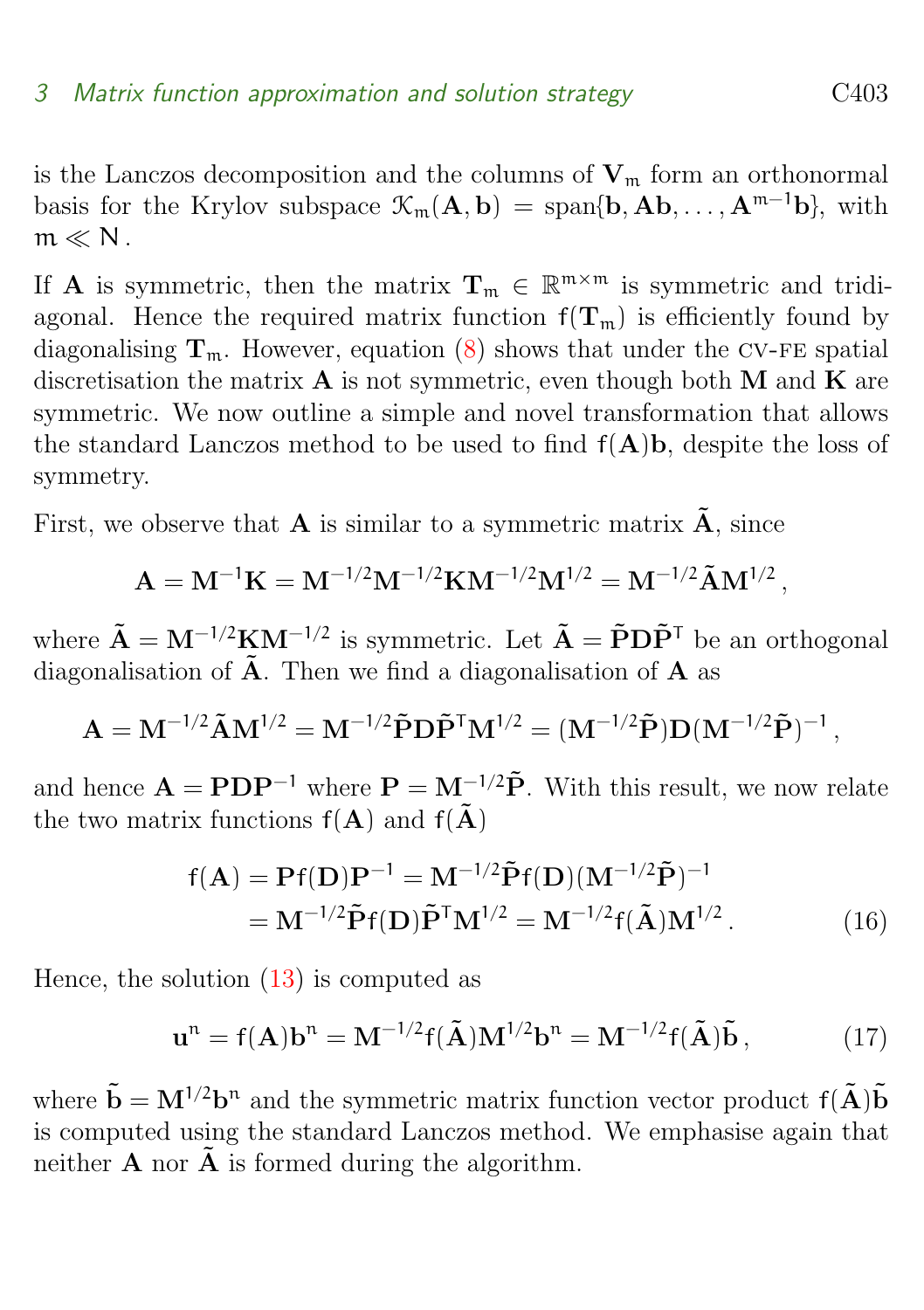<span id="page-9-1"></span>

| h.     | Spatial error | τ         | Temporal error |
|--------|---------------|-----------|----------------|
| 0.1253 | $1.7E-4$      | 0.001     | $4.8E - 4$     |
| 0.0676 | $5.7E - 5$    | 0.0005    | $2.3E-4$       |
| 0.0342 | $1.7E - 5$    | 0.00025   | $1.1E-4$       |
| 0.0176 | $4.6E-6$      | 0.000125  | $5.6E - 5$     |
| 0.0091 | $1.2E-6$      | 0.0000625 | $2.7E - 5$     |
| Order  | 20            | Order     | 1 0            |

<span id="page-9-2"></span>TABLE 1: Spatial and temporal errors at time  $t = 0.01$  with  $\alpha = 1.3$  and  $\gamma = 0.5$ .

## <span id="page-9-0"></span>4 Numerical results

Numerical experiments were carried out to assess the computational performance and accuracy of our solution strategy, as well as to illustrate the effect of the fractional order on the solution.

Example 1 Consider the TSFRDE-2D [\(1\)](#page-2-0) on the domain  $\Omega = [0, 1] \times [0, 1]$ with  $K_{\alpha} = 1$ ,  $g(u) = 0$ , initial condition  $u_0(x, y) = xy(1 - x)(1 - y)$  and boundary conditions  $\mathfrak{u} = 0$  on  $\partial \Omega$ .

With  $q(u) = 0$ , the TSFRDE-2D becomes linear. The analytical solution of this linear time-space fractional diffusion equation is [\[13\]](#page-13-2)

$$
\mathbf{u}(\mathbf{x}, \mathbf{y}, \mathbf{t}) = \sum_{n=1}^{\infty} \sum_{m=1}^{\infty} E_{\gamma} \left( -\lambda_{n,m}^{\alpha/2} \mathbf{t}^{\gamma} \right) c_{n,m} \varphi_{n,m}, \qquad (18)
$$

where  $\lambda_{n,m} = n^2 \pi^2 + m^2 \pi^2$  and  $\varphi_{n,m} = 2 \sin(n \pi x) \sin(m \pi y)$  are the eigenvalues and eigenfunctions of the two dimensional Laplacian  $(-\nabla^2)$ ,  $c_{n,m}$  $\int_0^1 \int_0^1 xy(1-x)(1-y)\varphi_{n,m} dy dx$  are the Fourier coefficients of the initial condition, and  $E_{\gamma}(\cdot)$  is the Mittag–Leffler function.

To identify the order of convergence in space, in the second column of Table [1,](#page-9-1) we compute the maximum errors in the numerical solution at time  $t = 0.01$ ,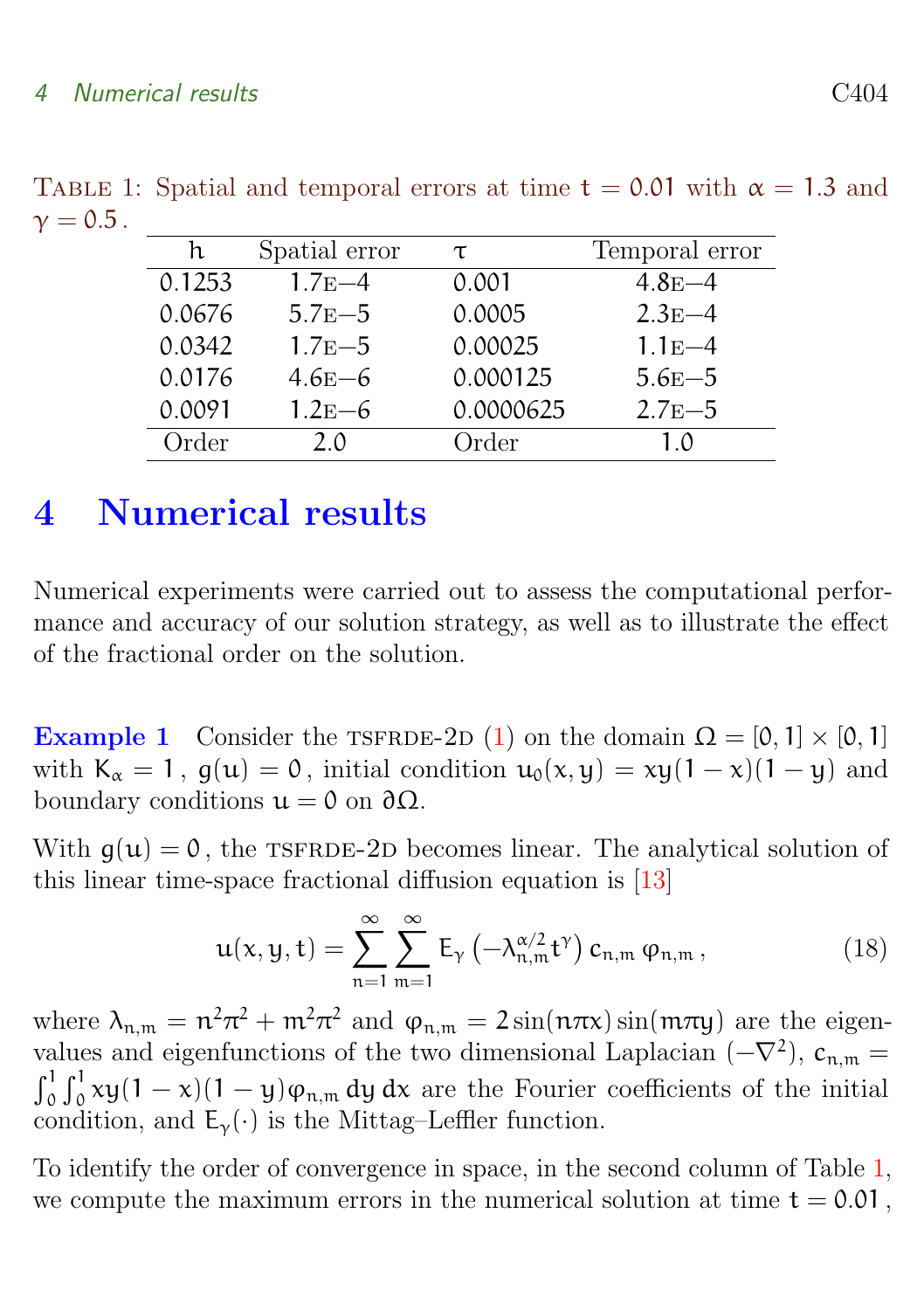<span id="page-10-0"></span>with  $\alpha = 1.3$  and  $\gamma = 0.5$ , for a sequence of refined meshes with 328, 1342, 5 422, 21 962 and 88 790 elements, and a small time-step ( $\tau = 5 \times 10^{-6}$ ). The convergence in space is estimated to be  $\mathcal{O}(h^2)$ , where h is the maximum element diameter. This is consistent with the standard result for cv-fe applied to the non-fractional Laplacian [\[2\]](#page-12-5).

To identify the order of convergence in time, in the fourth column of Table [1,](#page-9-1) we present the maximum errors in the numerical solution at time  $t = 0.01$ on the finest mesh with 88 790 elements (h = 0.0091),  $\alpha = 1.3$ , and  $\gamma = 0.5$ . The convergence in time-step is estimated to be  $\mathcal{O}(\tau)$ .

Example 2 To illustrate the effect of the fractional order in space, we consider the population dynamics of bacteria growing in a Petri dish. One model of this process is Fisher's equation, for which we take the TSFRDE-2D [\(1\)](#page-2-0) on the domain  $\Omega = \{ (x, y) | x^2 + y^2 \leq 1 \}$ ,  $g(u) = u(1 - u)$ , and ∂u/∂n = 0 on ∂Ω. Here, u represents the concentration of bacteria.

We discretise the unit disk using an unstructured triangular mesh with 2900 elements, and place a small initial concentration of 0.01 at the node closest to  $(0.1, -0.1)$ . Holding  $\gamma = 1$ , we compare the evolution of the fractional diffusion model ( $\alpha = 1.5$ ) and the standard diffusion model ( $\alpha =$ 2.0). The diffusion coefficients are taken to be  $K_{\alpha} = 5 \times 10^{-4}$  and  $K_{\alpha} =$  $16 \times 10^{-4}$  respectively, so that both models reach 80% of their carrying capacity at approximately the same time.

Figure [1](#page-11-1) illustrates the spatial distribution of concentration of both models at two points in time. At early time, the sharper profile of the fractional diffusion model is evident, while the standard diffusion model exhibits the expected Gaussian-like profile. The late time profiles correspond to the time at which both models reached 80% of their carrying capacity. The increased growth of the fractional diffusion model near the boundaries is due to its heavier tailed diffusion, resulting in more concentration reaching the extremities of the domain and promoting growth there. For the standard diffusion model, there is a larger region of high concentration in the interior, but less growth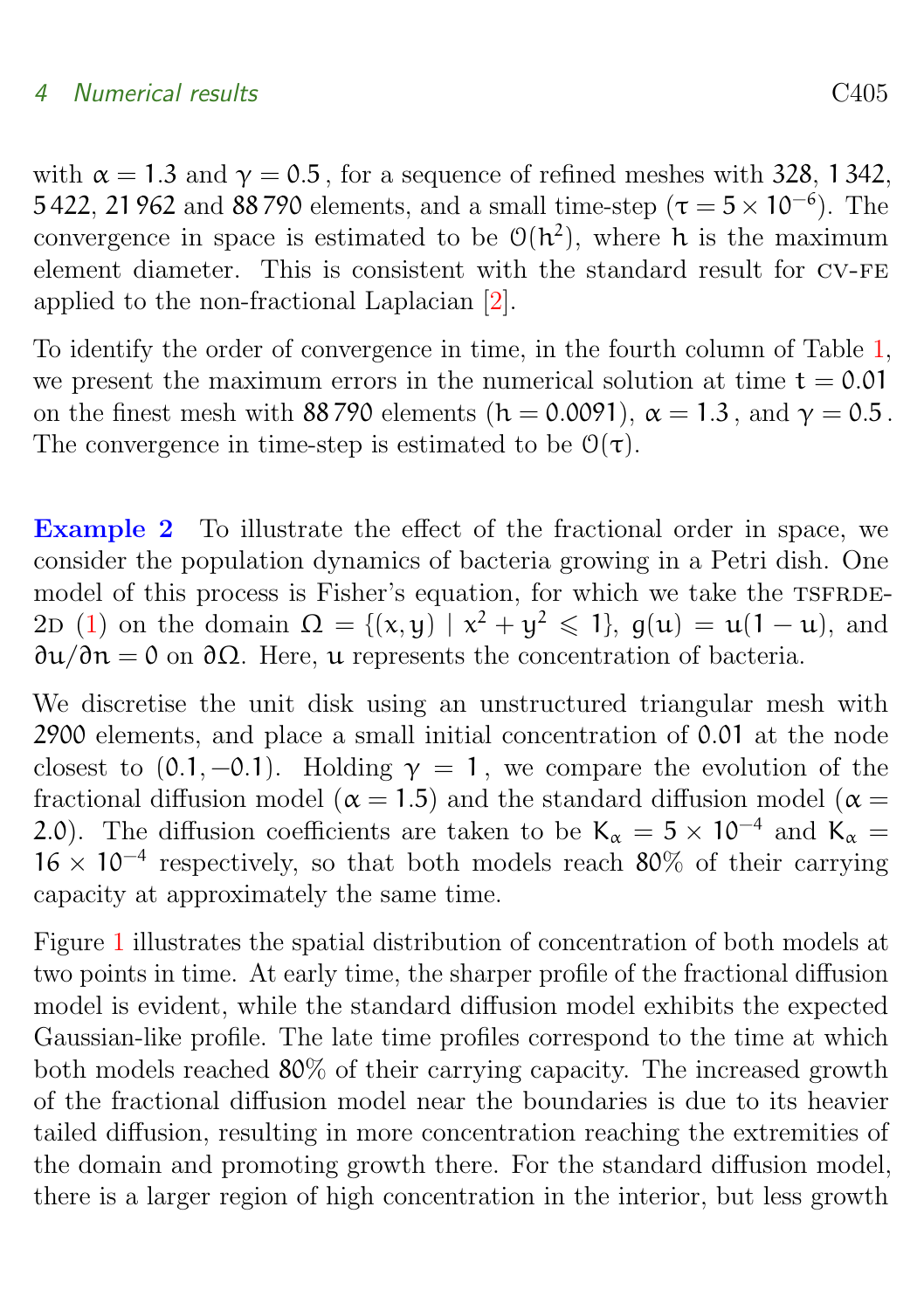

<span id="page-11-1"></span>FIGURE 1: Spatial distribution of concentration at early time (top) and late time (bottom) for  $\alpha = 1.5$ ,  $K_{\alpha} = 5 \times 10^{-4}$  (left) and  $\alpha = 2.0$ ,  $K_{\alpha} =$ 16×10<sup>−</sup><sup>4</sup> (right). The movie [video.avi](http://anziamj.austms.org.au/ojs/index.php/ANZIAMJ/article/downloadSuppFile/3791/832) shows a side-by-side comparison of the two [[http://anziamj.austms.org.au/ojs/index.php/ANZIAMJ/article/](http://anziamj.austms.org.au/ojs/index.php/ANZIAMJ/article/downloadSuppFile/3791/832) [downloadSuppFile/3791/832](http://anziamj.austms.org.au/ojs/index.php/ANZIAMJ/article/downloadSuppFile/3791/832)].

towards the boundaries. The impact of the initial concentration being placed slightly off-centre is also much more evident in the standard model.

## <span id="page-11-0"></span>5 Conclusions

We demonstrate a novel approach for solving time-space fractional reaction diffusion equations in two dimensions. In particular, our approach allows the standard Lanczos method to be used to approximate the required matrix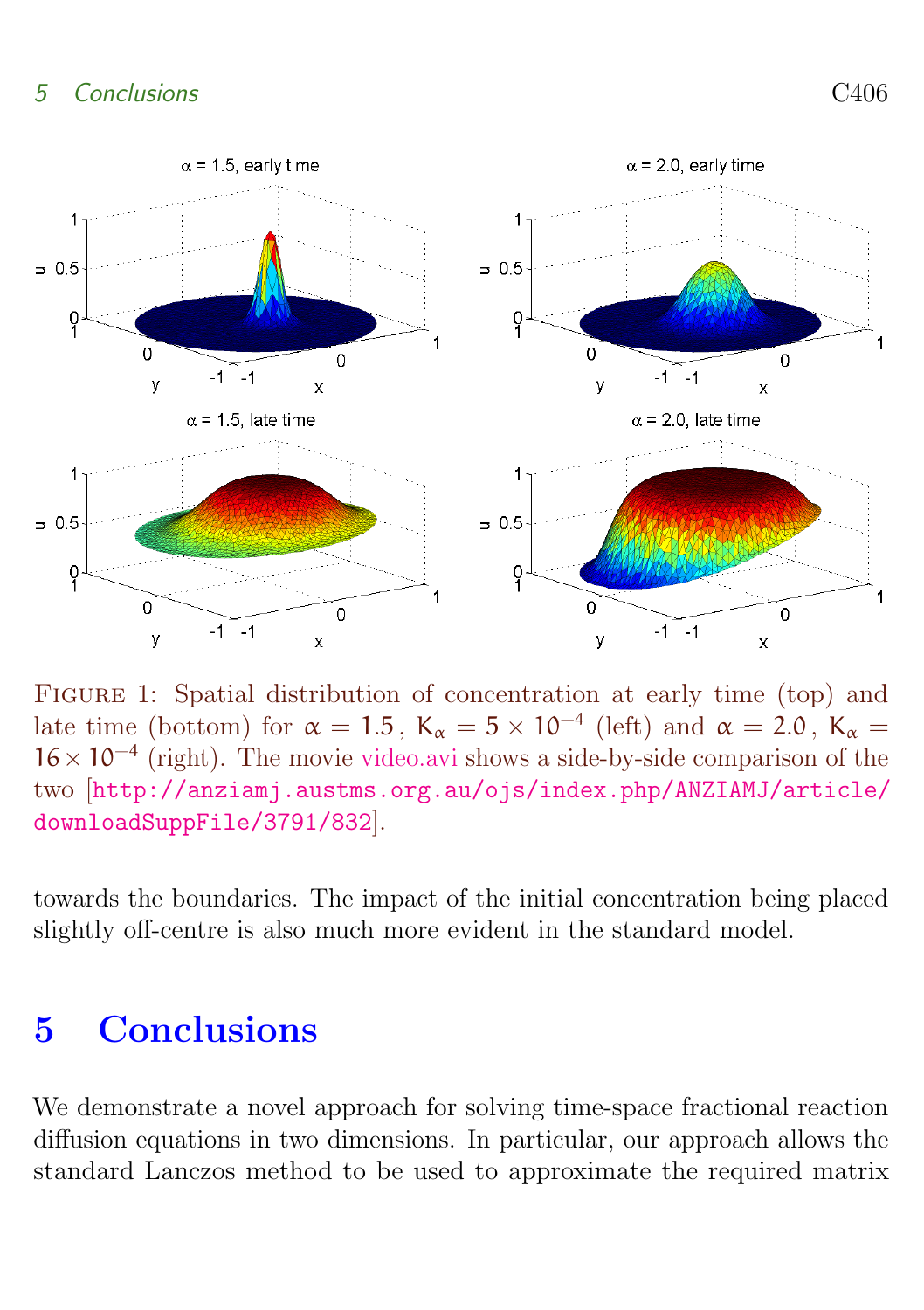### References C407

function vector products, even though the CV-FE matrix representation of the Laplacian is nonsymmetric. The method recovers the expected second order spatial and first order temporal accuracy when applied to a linear test problem. A model simulating bacteria growing in a Petri dish illustrates some interesting population dynamics that can be modelled using a fractional reaction diffusion equation.

## <span id="page-12-0"></span>**References**

- <span id="page-12-1"></span>[1] D. Baleanu, Z. B. Guvenc, J. A. T. Machado. (Eds.) New Trends in Nanotechnology and Fractional Calculus Applications. Springer, 2010. [C397](#page-2-2)
- <span id="page-12-5"></span>[2] R. E. Ewing, T. Lin and Y. Lin. On the accuracy of the finite volume element method based on piecewise linear polynomials. SIAM J. Numerical Analysis 39(6):1865–1888, 2002. [doi:10.1137/S0036142900368873](http://dx.doi.org/10.1137/S0036142900368873) [C399,](#page-4-4) [C400,](#page-5-4) [C405](#page-10-0)
- <span id="page-12-4"></span>[3] M. Ilić, F. Liu, I. Turner, and V. Anh. Numerical approximation of a fractional-in-space diffusion equation (II)—with nonhomogeneous boundary conditions. Fract. Calc. Appl. Anal., 9:333–349, 2006. <http://hdl.handle.net/10525/1287> [C397,](#page-2-2) [C400,](#page-5-4) [C401](#page-6-4)
- <span id="page-12-2"></span>[4] R. Klages, G. Radons, I. M. Sokolov. (Eds.) Anomalous Transport: Foundations and Applications. Wiley, 2008. [C397](#page-2-2)
- <span id="page-12-6"></span>[5] Y. Lin and C. Xu. Finite difference/spectral approximations for the time-fractional diffusion equation. J. Comp. Phys., 225:1533–1552, 2007. [doi:10.1016/j.jcp.2007.02.001](http://dx.doi.org/10.1016/j.jcp.2007.02.001) [C401](#page-6-4)
- <span id="page-12-3"></span>[6] I. Podlubny. Fractional Differential Equations. Academic Press, New York, 1999. [C397](#page-2-2)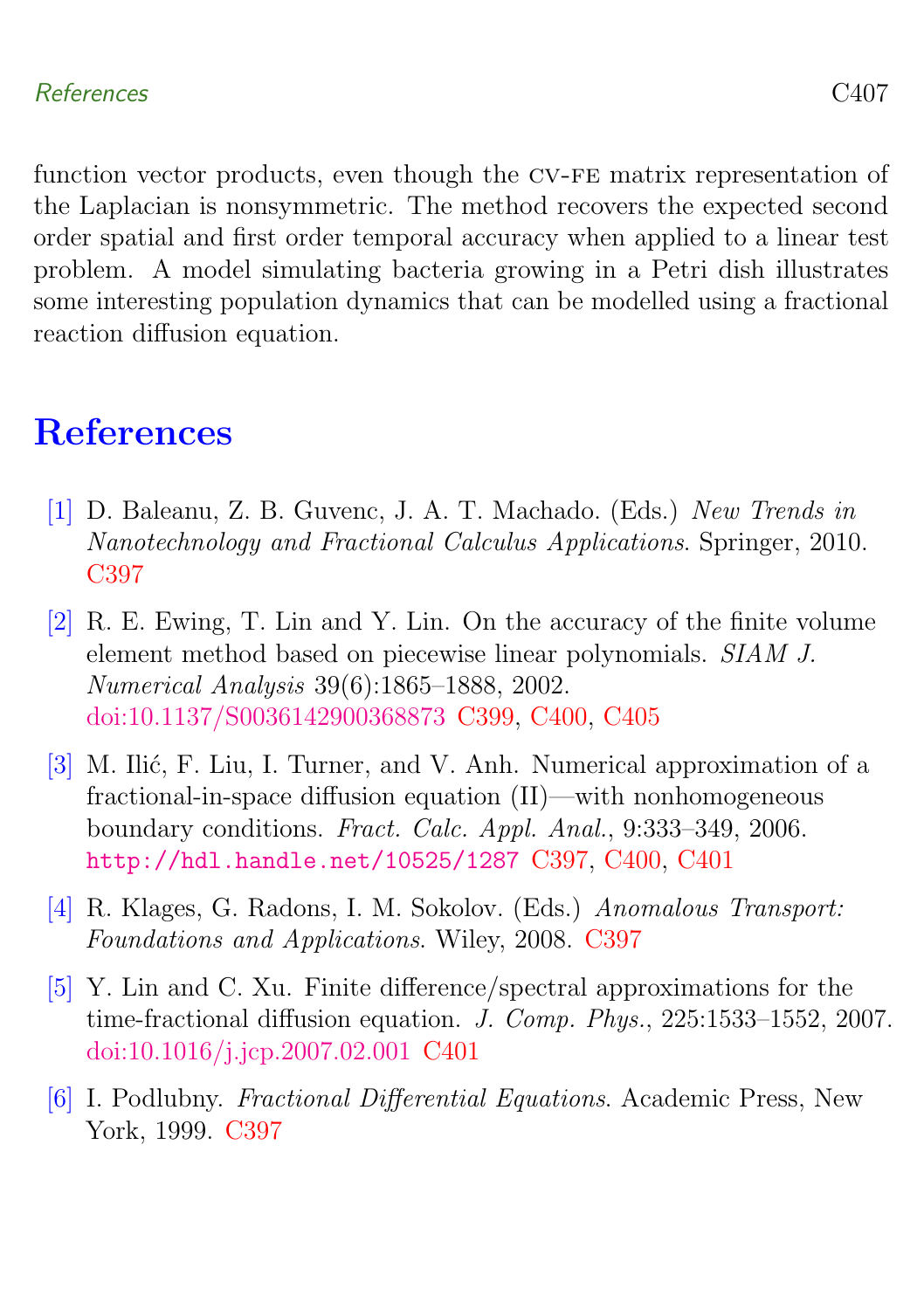### References C408

- <span id="page-13-5"></span>[7] Y. Saad. Analysis of some Krylov subspace approximations to the matrix exponential operator. SIAM J. Numer. Anal., 29:209–228, 1992. [doi:10.1137/0729014](http://dx.doi.org/10.1137/0729014) [C402](#page-7-2)
- <span id="page-13-0"></span>[8] J. Sabatier, O. P. Agrawal, J. A. T. Machado. (Eds.) Advances in fractional calculus: Theoretical developments and applications in physics and engineering. Springer, 2007. [C397](#page-2-2)
- <span id="page-13-3"></span>[9] V. Simoncini and D. B. Szyld. Recent computational developments in Krylov subspace methods for linear systems. Numer. Linear Algebra Appl., 14:1–59, 2007. [doi:10.1002/nla.499](http://dx.doi.org/10.1002/nla.499) [C398](#page-3-2)
- <span id="page-13-6"></span>[10] H. A. van der Vorst. An iterative solution method for solving  $f(A)x = b$ using Krylov subspace information obtained for the symmetric positive definite matrix A. J. Comput. Appl. Math., 18:249–263, 1987. [doi:10.1016/0377-0427\(87\)90020-3](http://dx.doi.org/10.1016/0377-0427(87)90020-3) [C402](#page-7-2)
- <span id="page-13-4"></span>[11] Q. Yang, F. Liu, and I. Turner. Stability and convergence of an effective numerical method for the time-space fractional Fokker–Planck equation with a nonlinear source term. International Journal of Differential Equations, Article ID 464321, 22 pages, 2010. [doi:10.1155/2010/464321](http://dx.doi.org/10.1155/2010/464321) [C401](#page-6-4)
- <span id="page-13-1"></span>[12] Q. Yang, F. Liu, and I. Turner. Numerical methods for fractional partial differential equations with Riesz space fractional derivatives. Applied Mathematical Modelling, 34:200–218, 2010. [doi:10.1016/j.apm.2009.04.006](http://dx.doi.org/10.1016/j.apm.2009.04.006 ) [C397](#page-2-2)
- <span id="page-13-2"></span>[13] Q. Yang, I. Turner, F. Liu, and M. Ilić. Novel numerical methods for solving the time-space fractional diffusion equation in 2D. SIAM J. Scientific Computing, 33:1159–1180, 2011. [doi:10.1137/100800634](http://dx.doi.org/10.1137/100800634) [C397,](#page-2-2) [C398,](#page-3-2) [C404](#page-9-2)